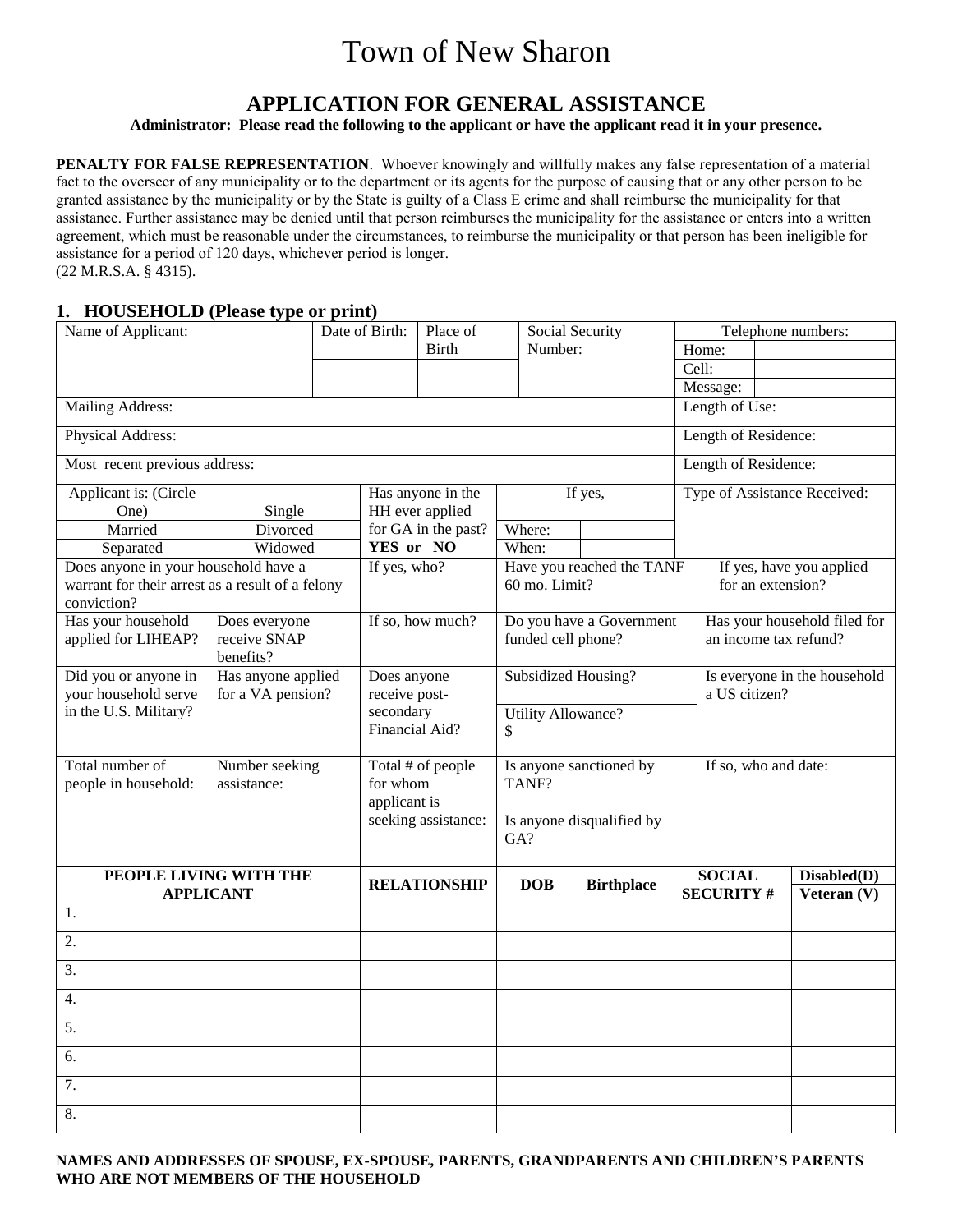| 1. Name:         |              |  | 2. Name:         |              |  |  |  |
|------------------|--------------|--|------------------|--------------|--|--|--|
| Mailing Address: |              |  | Mailing Address: |              |  |  |  |
| Relationship:    | Telephone #: |  | Relationship:    | Telephone #: |  |  |  |
| 3. Name:         |              |  | 4. Name:         |              |  |  |  |
| Mailing Address: |              |  | Mailing Address: |              |  |  |  |
| Relationship:    | Telephone #: |  | Relationship:    | Telephone #: |  |  |  |

# **2. EMPLOYMENT INFORMATION - APPLICANT**

| Is applicant currently employed?                                                                 |                          |                                                |            | If YES, type of job:                 |  |                                        |           |  |
|--------------------------------------------------------------------------------------------------|--------------------------|------------------------------------------------|------------|--------------------------------------|--|----------------------------------------|-----------|--|
| If yes, name of employer:                                                                        |                          |                                                |            | Address of Employer:                 |  |                                        |           |  |
| <b>Start Date:</b>                                                                               | How many hours per week? |                                                |            | Amount?<br>Date last wages received? |  |                                        |           |  |
| <b>LIST TWO PREVIOUS EMPLOYERS (if needed):</b>                                                  |                          |                                                |            |                                      |  |                                        |           |  |
| Name:                                                                                            |                          |                                                | Address:   |                                      |  | <b>Start Date:</b>                     | End Date: |  |
| Name:                                                                                            |                          |                                                | Address:   | <b>Start Date:</b>                   |  |                                        | End Date: |  |
| Are you disabled?                                                                                |                          | Do you have an active<br>SSI/SSDI application? | you in?    | If so, what stage of the process are |  | Do you have an attorney? If so, who?   |           |  |
|                                                                                                  |                          |                                                |            |                                      |  | Have you filed an IAR?                 |           |  |
| Under what circumstances did the Applicant leave his/her last<br>place of employment?            |                          |                                                |            | Date of Separation from employment:  |  |                                        |           |  |
| If unemployed, has applicant registered with the<br>Maine Job Bank/Career Center?<br>Job Skills: |                          |                                                | completed: | Highest level of education           |  | Was applicant in the military? Branch? |           |  |
|                                                                                                  |                          |                                                |            |                                      |  |                                        |           |  |

## **EMPLOYMENT INFORMATION – OTHER HOUSEHOLD MEMBER - Name: \_\_\_\_\_\_\_\_\_\_\_\_\_\_\_\_\_\_\_**

| Is member currently employed?                                                       |                          |                                                 | If YES, type of job: |                                      |  |                                      |           |  |
|-------------------------------------------------------------------------------------|--------------------------|-------------------------------------------------|----------------------|--------------------------------------|--|--------------------------------------|-----------|--|
| If yes, name of employer:                                                           |                          |                                                 |                      | Address of Employer:                 |  |                                      |           |  |
| <b>Start Date:</b>                                                                  | How many hours per week? |                                                 |                      | Date last wages received?<br>Amount? |  |                                      |           |  |
| <b>LIST TWO PREVIOUS EMPLOYERS:</b>                                                 |                          |                                                 |                      |                                      |  |                                      |           |  |
| Name:                                                                               |                          |                                                 | Address:             |                                      |  | <b>Start Date:</b>                   | End Date: |  |
| Name:                                                                               |                          |                                                 | Address:             | <b>Start Date:</b>                   |  |                                      | End Date: |  |
| Are they disabled?                                                                  |                          | Do they have an active<br>SSI/SSDI application? | they in?             | If so, what stage of the process are |  | Do you have an attorney? If so, who? |           |  |
|                                                                                     |                          |                                                 |                      |                                      |  | Have they filed an IAR?              |           |  |
| Under what circumstances did this member leave his/her last<br>place of employment? |                          |                                                 |                      | Date of Separation from employment?  |  |                                      |           |  |
| If unemployed, has member registered with the<br>Maine Job Bank/Career Center?      |                          |                                                 | completed?           | Highest level of education           |  | Was member in the military? Branch?  |           |  |
| Job Skills:                                                                         |                          |                                                 |                      |                                      |  |                                      |           |  |

# **EMPLOYMENT INFORMATION – OTHER HOUSEHOLD MEMBER - Name: \_\_\_\_\_\_\_\_\_\_\_\_\_\_\_\_\_\_\_**

| Is member currently employed?<br>. | If YES, type of job: |
|------------------------------------|----------------------|
|                                    |                      |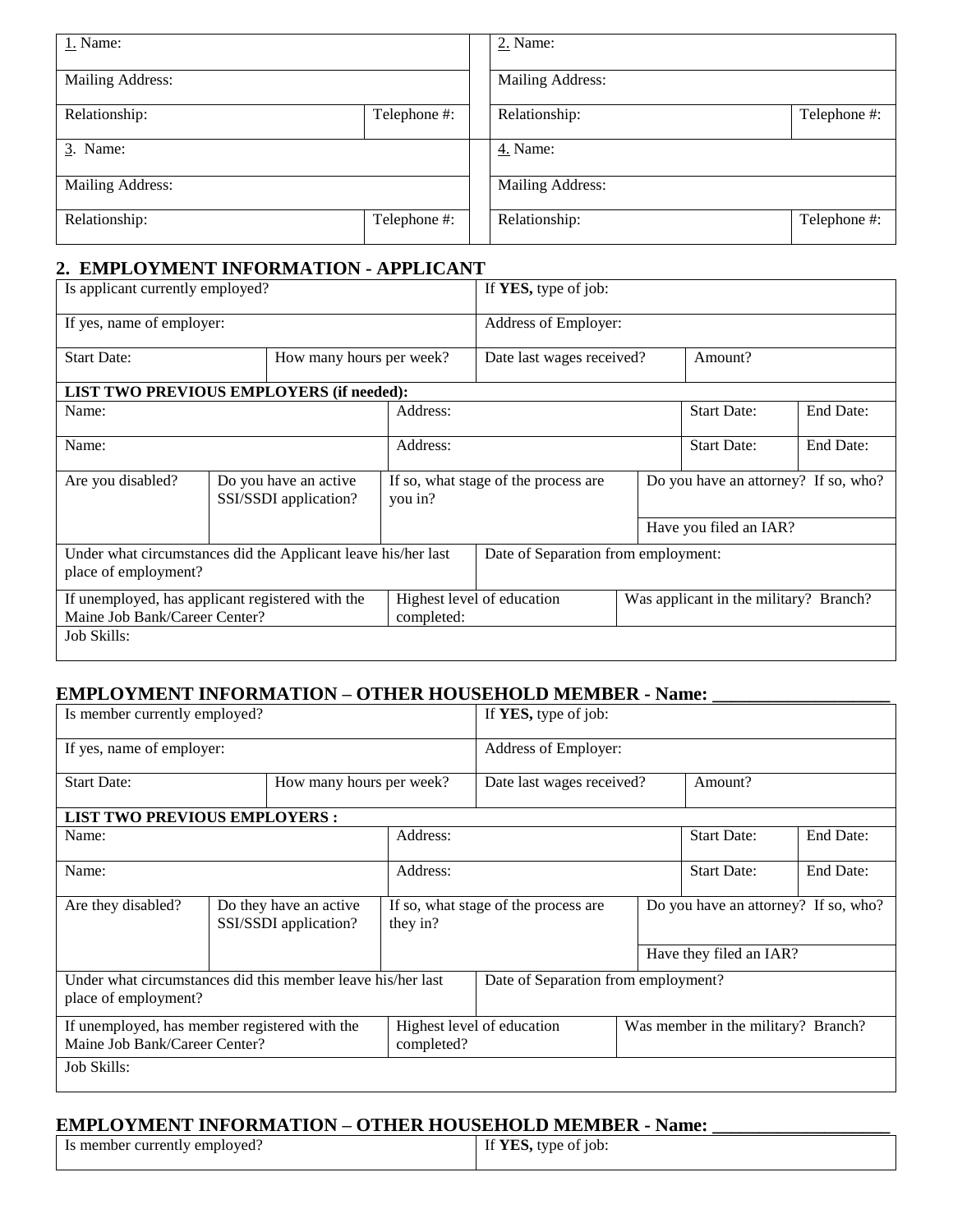| IF yes, name of employer:                                                           |  |                                                  | Address of Employer: |                                       |                                       |                                  |           |
|-------------------------------------------------------------------------------------|--|--------------------------------------------------|----------------------|---------------------------------------|---------------------------------------|----------------------------------|-----------|
| <b>Start Date:</b><br>How many hours per week?                                      |  |                                                  |                      | Date last wages received?             |                                       | Amount?                          |           |
| <b>LIST TWO PREVIOUS EMPLOYERS:</b>                                                 |  |                                                  |                      |                                       |                                       |                                  |           |
| Name:                                                                               |  |                                                  | Address:             |                                       |                                       | <b>Start Date:</b>               | End Date: |
| Name:                                                                               |  |                                                  | Address:             |                                       |                                       | <b>Start Date:</b>               | End Date: |
| Are they disabled?<br>Do they have an active<br>SSI/SSDI application?               |  | If so, what stage of the process are<br>they in? |                      |                                       | Do they have an attorney? If so, who? |                                  |           |
|                                                                                     |  |                                                  |                      |                                       |                                       | Have they filed an IAR?          |           |
| Under what circumstances did this member leave his/her last<br>place of employment? |  |                                                  |                      | Date of Separation from employment?   |                                       |                                  |           |
| If unemployed, has member registered with the<br>Maine Job Bank/Career Center?      |  |                                                  | completed?           | Highest level of education<br>Branch? |                                       | Was this member in the military? |           |
| Job Skills:                                                                         |  |                                                  |                      |                                       |                                       |                                  |           |

# **3. ASSISTANCE REQUESTED**

**ASSISTANCE REQUESTED: Please place check mark next to each type of assistance being requested and enter the amount of the request.**

| <b>ASSISTANCE</b> | <b>AMOUNT</b> |  | <b>ASSISTANCE</b>                 | <b>AMOUNT</b> |
|-------------------|---------------|--|-----------------------------------|---------------|
| 1. Food           |               |  | 7. Household/Personal Supplies    |               |
| 2. Rent           |               |  | 8. Prescriptions/Medical          |               |
| 3. Mortgage       |               |  | 9. Water                          |               |
| 4. Electricity    |               |  | 10. Sewer                         |               |
| 5. LP Gas         |               |  | 11. Other (Specify):              |               |
| 6. Heating Fuel   |               |  | <b>TOTAL ASSISTANCE REQUESTED</b> | -\$           |

# **4. USE OF INCOME - PRIOR 30 DAYS (Office use only)**

| Income:                   | \$                       | (Use of income may not bar eligibility for applicants in a |    |  |  |  |
|---------------------------|--------------------------|------------------------------------------------------------|----|--|--|--|
|                           | \$                       | life threatening emergency or initial applicants)          |    |  |  |  |
|                           | \$                       |                                                            |    |  |  |  |
| Total: $(A)$              | \$                       |                                                            |    |  |  |  |
|                           |                          |                                                            |    |  |  |  |
| <b>Household Receipts</b> |                          | <b>Other Receipts</b>                                      |    |  |  |  |
| Food                      | \$                       | Phone                                                      | \$ |  |  |  |
| Housing                   | $\overline{\mathcal{S}}$ | Internet                                                   | \$ |  |  |  |
| <b>Utilities</b>          | \$                       | Cable                                                      | \$ |  |  |  |
| Propane                   | \$                       | Tobacco                                                    | \$ |  |  |  |
| Fuel                      | $\overline{\$}$          | Alcohol                                                    | \$ |  |  |  |
| Household                 | \$                       | Magazines                                                  | \$ |  |  |  |
| Personal                  | \$                       | Pet Food                                                   | \$ |  |  |  |
| Med/Presc.                | \$                       | Fines/bails                                                | \$ |  |  |  |
| Water                     | \$                       | Other:                                                     | \$ |  |  |  |
| Sewer                     | \$                       |                                                            | \$ |  |  |  |
| Other:                    |                          | <b>Total:</b>                                              |    |  |  |  |
|                           | \$                       | (C)                                                        | \$ |  |  |  |
|                           |                          | <b>Total Income:</b><br>(A)                                |    |  |  |  |
|                           | \$                       |                                                            | \$ |  |  |  |
| <b>Total:</b>             |                          | <b>Less Total Receipts:</b><br><b>(B)</b>                  |    |  |  |  |
| <b>(B)</b>                | \$                       |                                                            | \$ |  |  |  |
| Notes:                    |                          | <b>Plus Misspent Money:</b><br>(C)                         |    |  |  |  |
|                           |                          |                                                            | \$ |  |  |  |
|                           |                          | <b>Plus Difference Between</b>                             |    |  |  |  |
|                           |                          | $(A)$ - $(B)$ + $(C)$ - Unaccounted                        | \$ |  |  |  |
|                           |                          | (A) Total Added to Line "N,                                |    |  |  |  |
|                           |                          | section 5":                                                | \$ |  |  |  |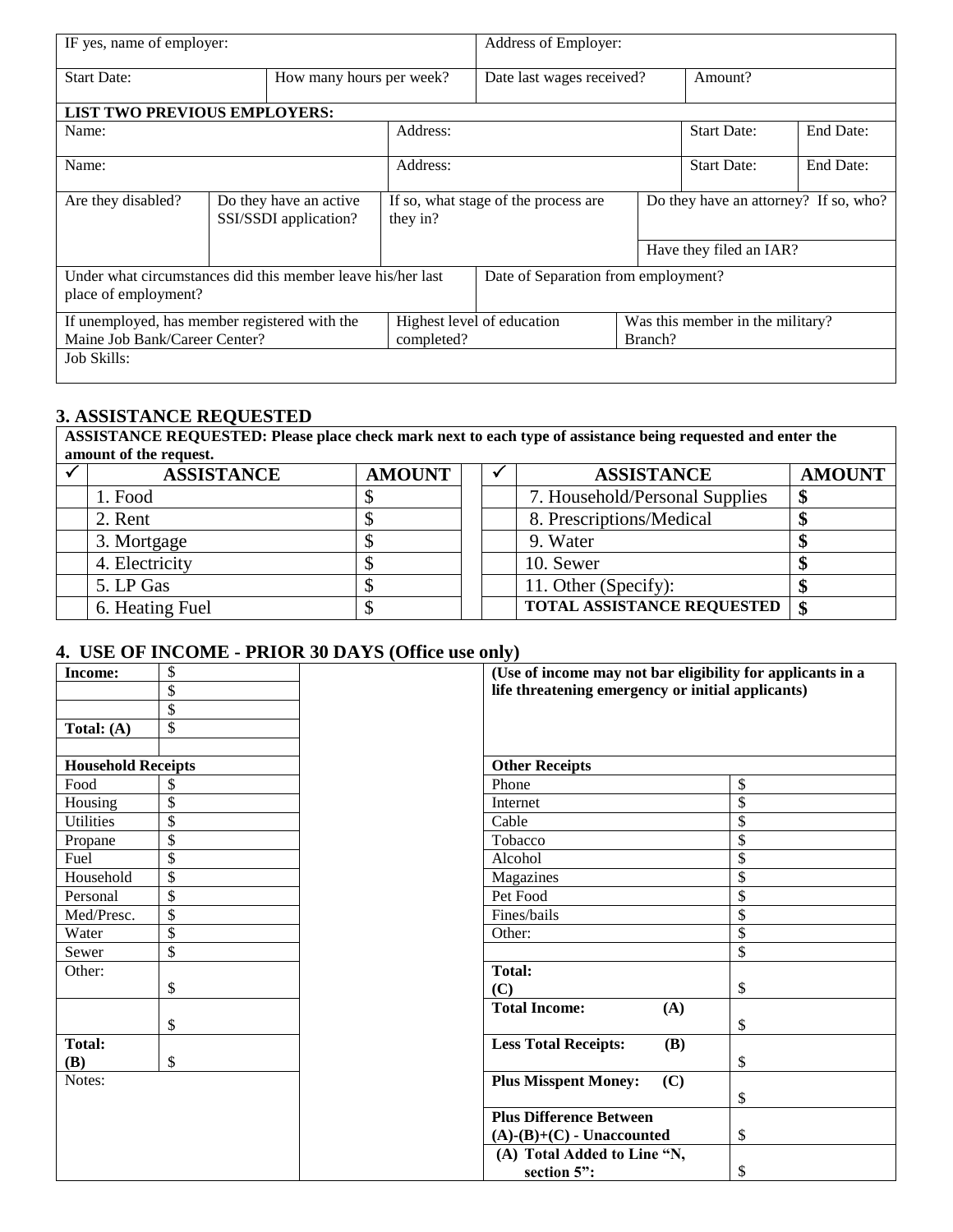# **5. PROJECTED 30 DAY INCOME**

| <b>INCOME:</b> Check YES or NO for each type of income. Enter the amount of all money to be received (in the next 30 days) by: (1) the                                                         |                                                                      |               |                        |               |                     |                 |                          |                                |  |
|------------------------------------------------------------------------------------------------------------------------------------------------------------------------------------------------|----------------------------------------------------------------------|---------------|------------------------|---------------|---------------------|-----------------|--------------------------|--------------------------------|--|
| applicant; (2) the applicant's family; and (3) unrelated household members. Report how often income is received.                                                                               |                                                                      |               |                        |               |                     |                 |                          |                                |  |
|                                                                                                                                                                                                |                                                                      |               | <b>MONEY APPLICANT</b> |               | <b>MONEY FAMILY</b> |                 | <b>MONEY OTHERS</b>      | <b>OFFICE</b>                  |  |
| <b>TYPE OF</b>                                                                                                                                                                                 | <b>RECEIVES</b><br><b>RECEIVES</b><br><b>RECEIVE</b><br>$\checkmark$ |               |                        |               |                     | <b>USE ONLY</b> |                          |                                |  |
| <b>INCOME</b>                                                                                                                                                                                  |                                                                      | <b>AMOUNT</b> | <b>FREQUENCY</b>       | <b>AMOUNT</b> | <b>FREQUENCY</b>    | <b>AMOUNT</b>   | <b>FREQUENCY</b>         | <b>MONTHLY</b><br><b>TOTAL</b> |  |
| A. Employment                                                                                                                                                                                  |                                                                      | \$            |                        | \$            |                     | \$              |                          | \$                             |  |
| <b>B. TANF</b>                                                                                                                                                                                 |                                                                      | \$            |                        | \$            |                     | \$              |                          | \$                             |  |
| C. Social Security                                                                                                                                                                             |                                                                      | \$            |                        | \$            |                     | \$              |                          | \$                             |  |
| D. Military/Veteran                                                                                                                                                                            |                                                                      |               |                        |               |                     |                 |                          |                                |  |
| <b>Benefits</b>                                                                                                                                                                                |                                                                      | \$            |                        | \$            |                     | \$              |                          | \$                             |  |
| E. Retirement or                                                                                                                                                                               |                                                                      |               |                        |               |                     |                 |                          |                                |  |
| Pension Plan                                                                                                                                                                                   |                                                                      | \$            |                        | \$            |                     | \$              |                          | \$                             |  |
| F. Unemployment                                                                                                                                                                                |                                                                      |               |                        |               |                     |                 |                          |                                |  |
| <b>Benefits</b>                                                                                                                                                                                |                                                                      | \$            |                        | \$            |                     | \$              |                          | \$                             |  |
| G. Worker's                                                                                                                                                                                    |                                                                      |               |                        |               |                     |                 |                          |                                |  |
| Compensation                                                                                                                                                                                   |                                                                      | \$            |                        | \$            |                     | \$              |                          | \$                             |  |
| H. Child Support/                                                                                                                                                                              |                                                                      |               |                        |               |                     |                 |                          |                                |  |
| Alimony                                                                                                                                                                                        |                                                                      | \$            |                        | \$            |                     | \$              |                          | \$                             |  |
| I. SSI-                                                                                                                                                                                        |                                                                      |               |                        |               |                     |                 |                          |                                |  |
| Supplemental                                                                                                                                                                                   |                                                                      |               |                        |               |                     |                 |                          |                                |  |
| Security Income                                                                                                                                                                                |                                                                      | \$            |                        | \$            |                     | \$              |                          | \$                             |  |
| J. Bank Accounts                                                                                                                                                                               |                                                                      |               |                        |               |                     |                 |                          |                                |  |
| & Cash on Hand                                                                                                                                                                                 |                                                                      | \$            |                        | \$            |                     | \$              |                          | \$                             |  |
| K. Income/In kind                                                                                                                                                                              |                                                                      |               |                        |               |                     |                 |                          |                                |  |
| from Relatives                                                                                                                                                                                 |                                                                      | \$            |                        | \$            |                     | \$              |                          | \$                             |  |
| L. Other (please                                                                                                                                                                               |                                                                      |               |                        |               |                     |                 |                          |                                |  |
| specify)                                                                                                                                                                                       |                                                                      | \$            |                        | \$            |                     | \$              |                          | \$                             |  |
| <b>For Repeat Applicants Only:</b>                                                                                                                                                             |                                                                      |               |                        |               |                     |                 |                          |                                |  |
| M. Investment Asset(s) Value (See Section 5, C)<br>\$<br>N. Misspent Income & Unverified Expenditures (during the last 30 days)                                                                |                                                                      |               |                        |               |                     |                 | $\overline{\mathcal{S}}$ |                                |  |
|                                                                                                                                                                                                |                                                                      |               |                        |               |                     |                 |                          |                                |  |
| SUBTOTAL - MONTHLY HOUSEHOLD INCOME<br>$\mathsf{\$}$                                                                                                                                           |                                                                      |               |                        |               |                     |                 |                          |                                |  |
| O. LESS: Total verified monthly work-related expenses: Child Care: \$___________ Mileage: (RT miles ____* # of days<br>* # of weeks per month: ______<br>* ordinance mileage:<br>Other:<br>$=$ |                                                                      |               |                        |               |                     |                 |                          | \$                             |  |
| a week:                                                                                                                                                                                        |                                                                      |               |                        |               |                     |                 |                          | $\overline{\mathbb{S}}$        |  |
| <b>TOTAL - MONTHLY HOUSEHOLD INCOME</b>                                                                                                                                                        |                                                                      |               |                        |               |                     |                 |                          |                                |  |

# **6. ASSETS**

| ASSETS: Check yes for each asset owned and enter the value. Enter who in the household owns the asset. |  |              |                       |  |  |  |  |
|--------------------------------------------------------------------------------------------------------|--|--------------|-----------------------|--|--|--|--|
| <b>TYPE OF ASSET</b>                                                                                   |  | <b>VALUE</b> | <b>ASSET OWNED BY</b> |  |  |  |  |
| A. Home                                                                                                |  | S            |                       |  |  |  |  |
| B. Real Estate (other than home)                                                                       |  |              |                       |  |  |  |  |
| C. Investments: Stocks, Bonds, Retirement Account(s),                                                  |  |              |                       |  |  |  |  |
| Life Insurance, etc.                                                                                   |  | \$           |                       |  |  |  |  |
| D. Vehicle(s) i.e., car, truck, motorcycle)                                                            |  |              |                       |  |  |  |  |
| Additional:                                                                                            |  | \$           |                       |  |  |  |  |
| E. Recreational Vehicle (s) (i.e., camper, ATV,                                                        |  |              |                       |  |  |  |  |
| snowmobile, boat)                                                                                      |  | \$           |                       |  |  |  |  |
| Additional:                                                                                            |  | \$           |                       |  |  |  |  |
| F. Other                                                                                               |  | \$           |                       |  |  |  |  |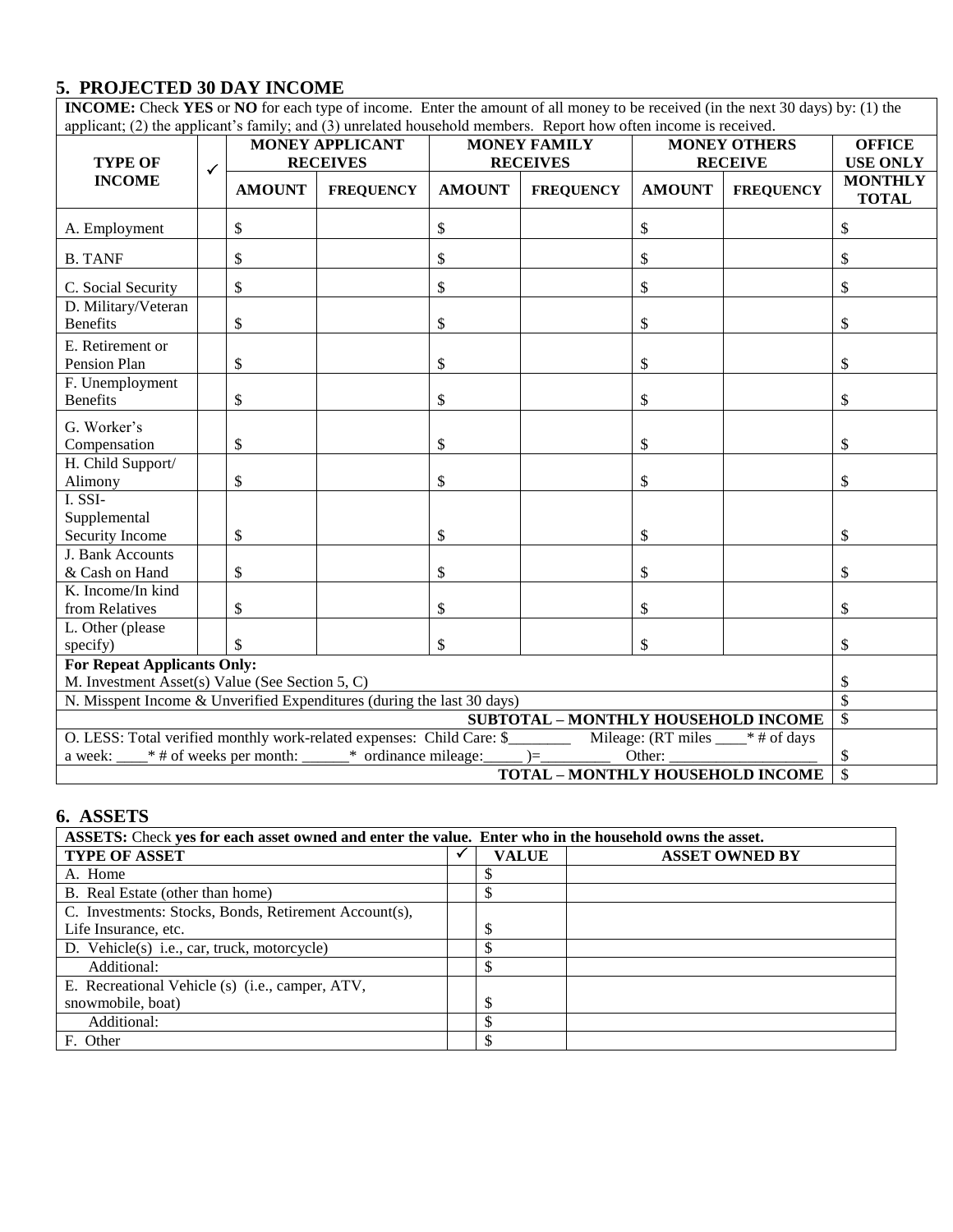### **7. EXPENSES**

| <b>MONTHLY EXPENSES</b>                          | <b>ACTUAL COST FOR</b><br><b>NEXT 30 DAYS</b> | <b>MAXIMUM</b><br><b>AMOUNT</b><br><b>(OFFICE USE</b><br><b>ONLY</b> ) | <b>ALLOWED</b><br><b>AMOUNT (OFFICE</b><br><b>USE ONLY</b> ) |
|--------------------------------------------------|-----------------------------------------------|------------------------------------------------------------------------|--------------------------------------------------------------|
| 1. Food                                          | \$                                            | \$                                                                     | \$                                                           |
| 2. Rent – Name and Address of Landlord:          |                                               |                                                                        |                                                              |
|                                                  | \$                                            | S                                                                      | \$                                                           |
| 3. Mortgage – Mortgage Holder:                   | \$                                            | \$                                                                     | \$                                                           |
| 4. Electricity - Hot Water Y/N Electric Heat Y/N | \$                                            | ъ.                                                                     | \$                                                           |
| 5. LP Gas                                        | \$                                            | \$                                                                     | \$                                                           |
| TYPE:<br>6. Heating Fuel                         |                                               | \$                                                                     | \$                                                           |
| 7. Household/Personal Supplies                   | \$                                            | \$                                                                     | \$                                                           |
| 8. Prescriptions/Medical                         |                                               |                                                                        | ъ.                                                           |
| 9. Water                                         |                                               | \$                                                                     | <sup>\$</sup>                                                |
| 10. Sewer                                        |                                               | \$                                                                     | \$                                                           |
| 11. Other (specify)                              | \$                                            | \$                                                                     | \$                                                           |
|                                                  | \$                                            | \$                                                                     | \$                                                           |
| <b>TOTAL MONTHLY</b>                             |                                               |                                                                        |                                                              |
| <b>HOUSEHOLD EXPENSES</b>                        |                                               |                                                                        |                                                              |

### **8. OTHER EXPENSES**

| NOTE: The administrator should be aware of the following to gain an understanding of the applicant's financial situation. |                |  |               |  |  |  |  |
|---------------------------------------------------------------------------------------------------------------------------|----------------|--|---------------|--|--|--|--|
| A. Do you have any debts (i.e., bank loans, car payments, credit cards)?<br>YES<br>N <sub>C</sub>                         |                |  |               |  |  |  |  |
| If YES, give $(1)$ name; $(2)$ purpose money was borrowed; and $(3)$ amount (list below).                                 |                |  |               |  |  |  |  |
| <b>NAME</b>                                                                                                               | <b>PURPOSE</b> |  | <b>AMOUNT</b> |  |  |  |  |
|                                                                                                                           |                |  |               |  |  |  |  |
|                                                                                                                           |                |  |               |  |  |  |  |
|                                                                                                                           |                |  |               |  |  |  |  |

## **9. DEFICIT (Office use only)**

| A. Overall Maximum Level of   | D. Deficit                                                         |  |
|-------------------------------|--------------------------------------------------------------------|--|
| <b>Assistance Allowed</b>     | (If line A is greater than line B)                                 |  |
| (See GA Ordinance Appendix A) |                                                                    |  |
| B. Income                     | E. *Surplus                                                        |  |
| (See Section 5)               | (If line B is greater than line $A$ )                              |  |
|                               |                                                                    |  |
| C. Result                     | * Note: If a surplus exists, applicant is not eligible for regular |  |
| (Line A minus line B)         | GA. Proceed to Section 10 to determine if "unmet need"             |  |
|                               | results in eligibility for "emergency" GA                          |  |

# **10. UNMET NEED (Office use only)**

| A. Allowed Expenses   |  | D. Unmet Need                           |  |
|-----------------------|--|-----------------------------------------|--|
| (See Section 7)       |  | (Amount from line C, but only if line A |  |
|                       |  | is greater than line B)                 |  |
| <b>B.</b> Income      |  | E. Deficit                              |  |
| (See Section 4)       |  | (See Section 9, line D)                 |  |
| C. Result             |  | <b>F.</b> Amount of GA Eligibility      |  |
| (Line A minus line B) |  | (The lower of line D and line E)        |  |

#### **INSTRUCTIONS:**

- 1) If Section 9, line B (income) is greater than line A (overall maximum), then applicant has a surplus of \$\_\_\_\_\_\_\_\_\_\_\_\_\_ and will not be eligible for General Assistance **unless** the GA administrator determines there is need for emergency assistance.
- 2) If Section 10, line A (allowed expenses) is greater than line B (income), the result will be an "Unmet Need" (line D).
- 3) If there is both an "Unmet Need" (Section 10, line D) and a "Deficit" (Section 10, line E), the applicant will be eligible for the **lower** of the two amounts. This lower amount is the amount of assistance the applicant is eligible for in the next 30-day